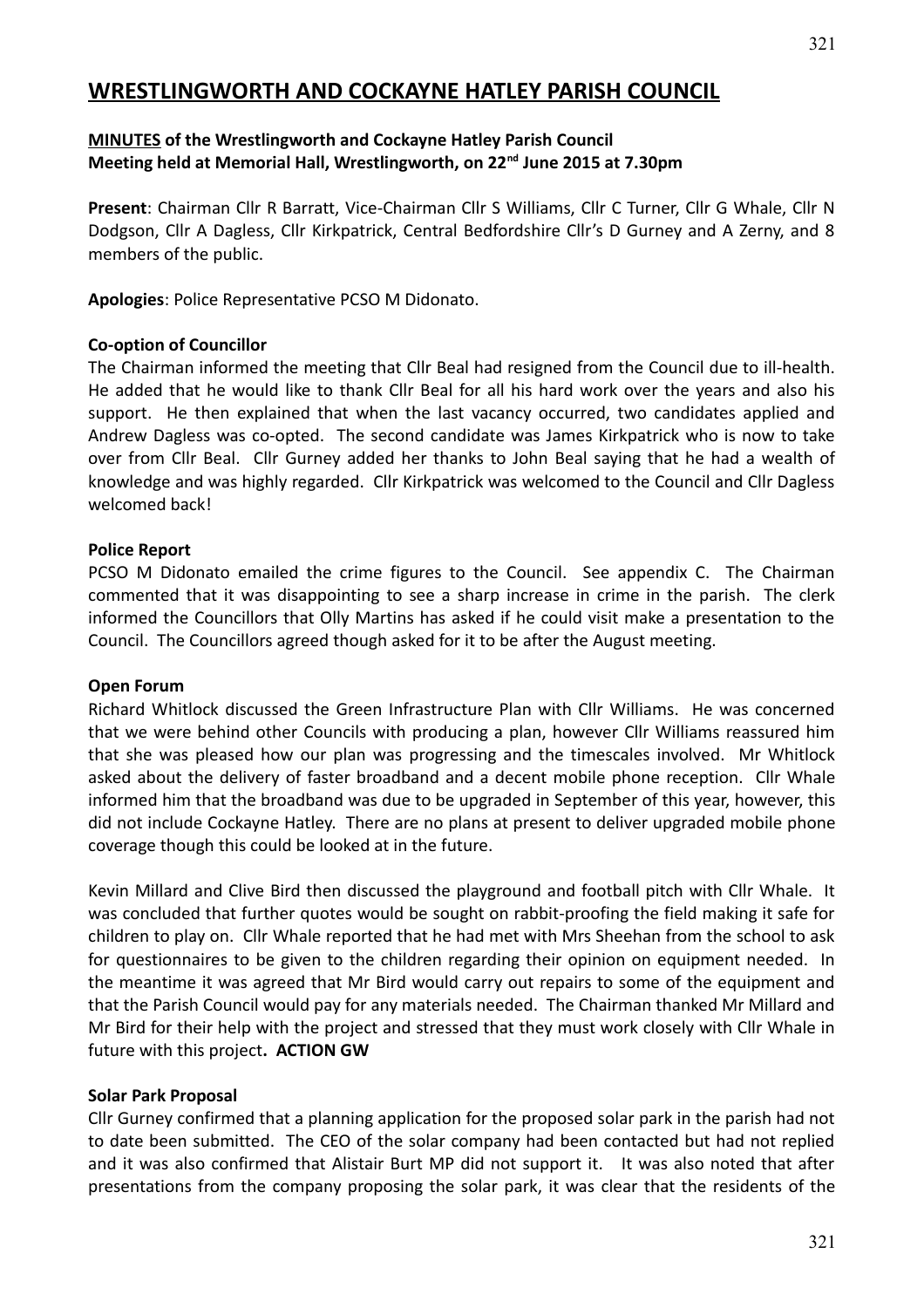parish did not support the proposal. This was confirmed by an exit poll held after the presentation and also in an interview with a resident on the local television news also involving Alistair Burt MP.

#### **Ethics and Standards Code**

None declared.

## **Minutes of Previous Meeting**

The minutes of the Parish Council meeting held on 11<sup>th</sup> May, having been previously circulated, were taken as read and signed as a true and accurate record.

## **Matters arising & Chairman's report**

Since the Annual Meeting on  $18<sup>th</sup>$  May I have,

Assisted with the production of 'Parish Council Update' for inclusion in the Village Link covering an update on the Neighbourhood Plan (NP) and announcing the plan to prepare a Green Infrastructure (GI) Plan to sit alongside the NP.

With Cllr Williams and Ian Woiwod from the PWWG, attended a meeting with BRCC to discuss the process and timetable for producing the GI Plan

Provided answers and supporting documentation to the Council's auditor in order to obtain sign off of the 2014/15 Accounts.

With other Cllrs, conducted interviews to fill the vacancies on the Parish Council

Investigated the issue in regard to the new planning application for Home Farm whereby the new developer was trying to avoid making the agreed contribution to affordable housing. I am particularly grateful to Liz Whitlock for her research with a number of parties in regard to this matter and to Cllr Turner for the time he has put into this.

Responded to a resident who raised concerns over the contents in the garden of a property in the parish and was asking the Council to intervene.

Met with a resident to discuss the risk to the public that the condition of an outbuilding posed and sought assurances that remedial actions was being planned.

Acted as a point of contact with The Chequers in regard to obtaining council permission for use of the amenity field for events organised by the pub.

Dealt with numerous communication, both verbal and by email, in regard to the proposed local solar parks and also attended both the public consultation sessions. Following these I drafted a statement on behalf of the Parish Council in regard to the information provided at the consultations which, following sign off by the other Cllrs, was issued to our MP, Alistair Burt and this is available from our website.

Attended the GI Plan workshop

Confirmed with CBC that the council is still interested in providing Allotments to the residents but has yet to review the land offered by them due to the number of other priority items being progressed.

## **Portfolios**

Cllr Whale re-capped on progress on rabbit proofing the play area and also progress on the playground equipment project. He added that he was compiling a prioritised task list for maintenance on the play equipment.

Cllr Whale then asked the Council if it would be a good idea to include Highways Bulletins on the parish website. The Councillors agreed that it would be useful assuming there were no confidentiality issues. Cllr Whale will follow up on this.

The Chairman said he would get an update on the speed-watch project from John Beal when they meet on Friday 26<sup>th</sup> June.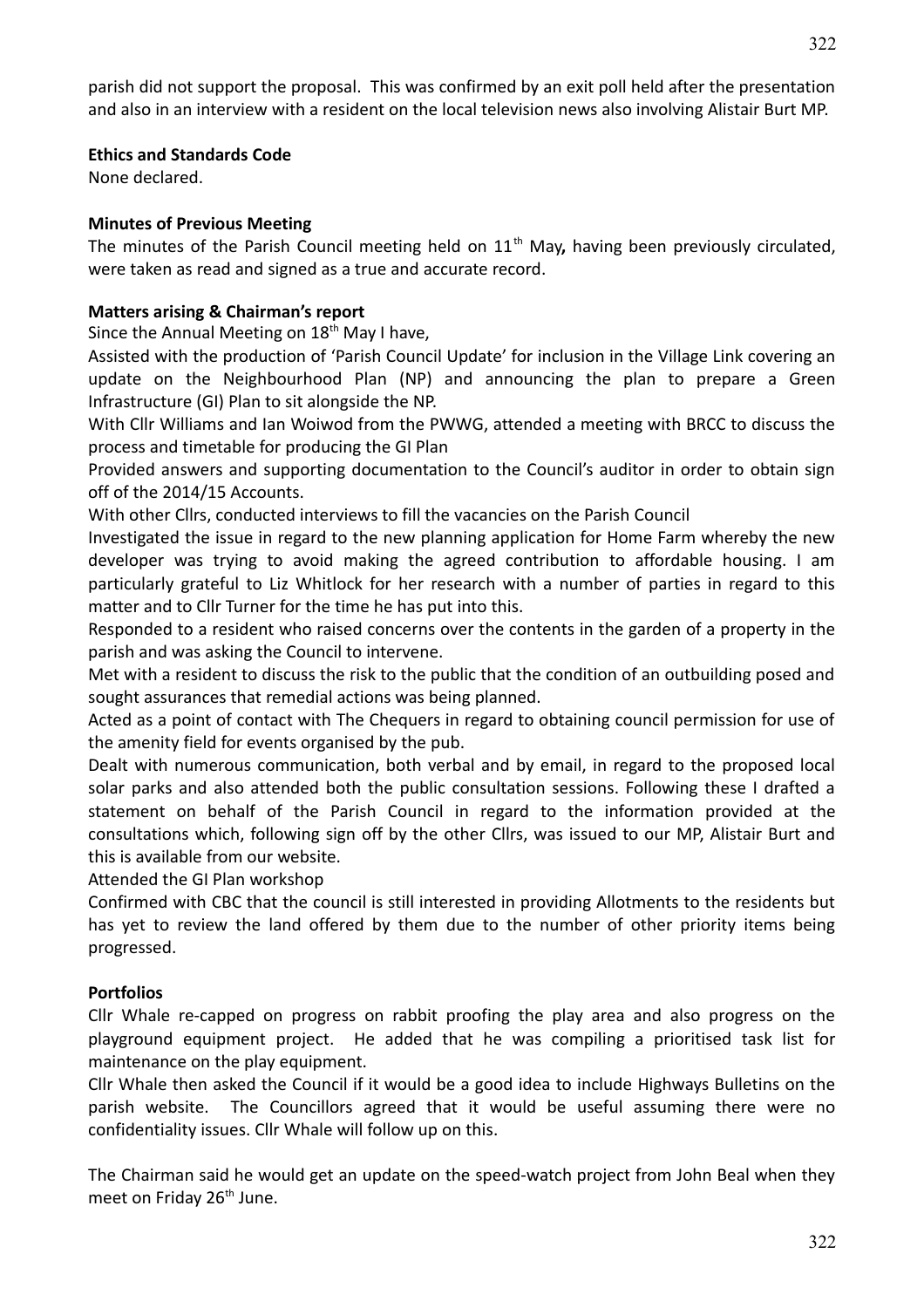#### **Clerk's report**

- Forwarded relevant emails to Parish Councillors and updated noticeboards
- Completed minutes, agenda, budget and financial statement for June's meeting
- Reconcilled bank statement with cheques written and transferred £2K to cover today's cheques
- Forwarded planning applications to Planning Committee
- Requested Mr Granger cut areas in CH and Potton Rd, WW.
- Attended meeting with Cllr Whale and Mr Millard regarding play area
- Attended meeting with internal auditor to discuss audit and recommendations
- Chased new street light request, twice
- Requested repairs to War Memorial be carried out by Brown & Ralph, Cambridge
- Completed VAT return
- Sent 5 completed Register of Interests forms to CBC
- Attended Green Infrastructure workshop
- Sent letter regarding proposed solar farm to Alistair Burt MP who has acknowledged concerns and promised a reply

Clerk asked to contact Mr Granger regarding not strimming grass too close to the trim trail in the play area so as to avoid damaging the wooden posts. **ACTION CD**

#### **Neighbourhood Development Plan- Steering group report**

Cllr Williams reported on progress:-

The Steering Group has not met since the last Parish Council Meeting. However work continues.

An analysis has been undertaken of responses to the questionnaire by age against the 2011 demographics. It was found that the levels of questionnaire response by age were very similar to the age breakdown for the parish in the census. It has been agreed that no further consultation is needed at present.

A meeting of the Steering Group will be held on Wednesday 24<sup>th</sup> June when we shall be pleased to welcome Cllr Dagless back to the Group. Items on the agenda include:

- discussion of the written response analysis of questionnaires (copies have been circulated to P C members)
- Keeping Cockayne Hatley residents engaged
- A vision and aims for the Plan
- Progress on the evidence base which is being prepared by Elizabeth Wilson
- The solar farm proposals and whether a policy relating to land use for renewable energy should be included in the Plan

#### **Planning**

Cllr Turner informed the Council that there had been 3 new applications since the last meeting, 2 involving trees (a yew tree at the pub & three ash trees in Church Lane). The third application regarded the installation of a shed at St John's church, Cockayne Hatley. Cllr Turner then talked at length on the  $2^{nd}$  application for Home Farm. He detailed a meeting he had with Samantha from CBC and concluded that the £100K originally put by for affordable housing would probably still be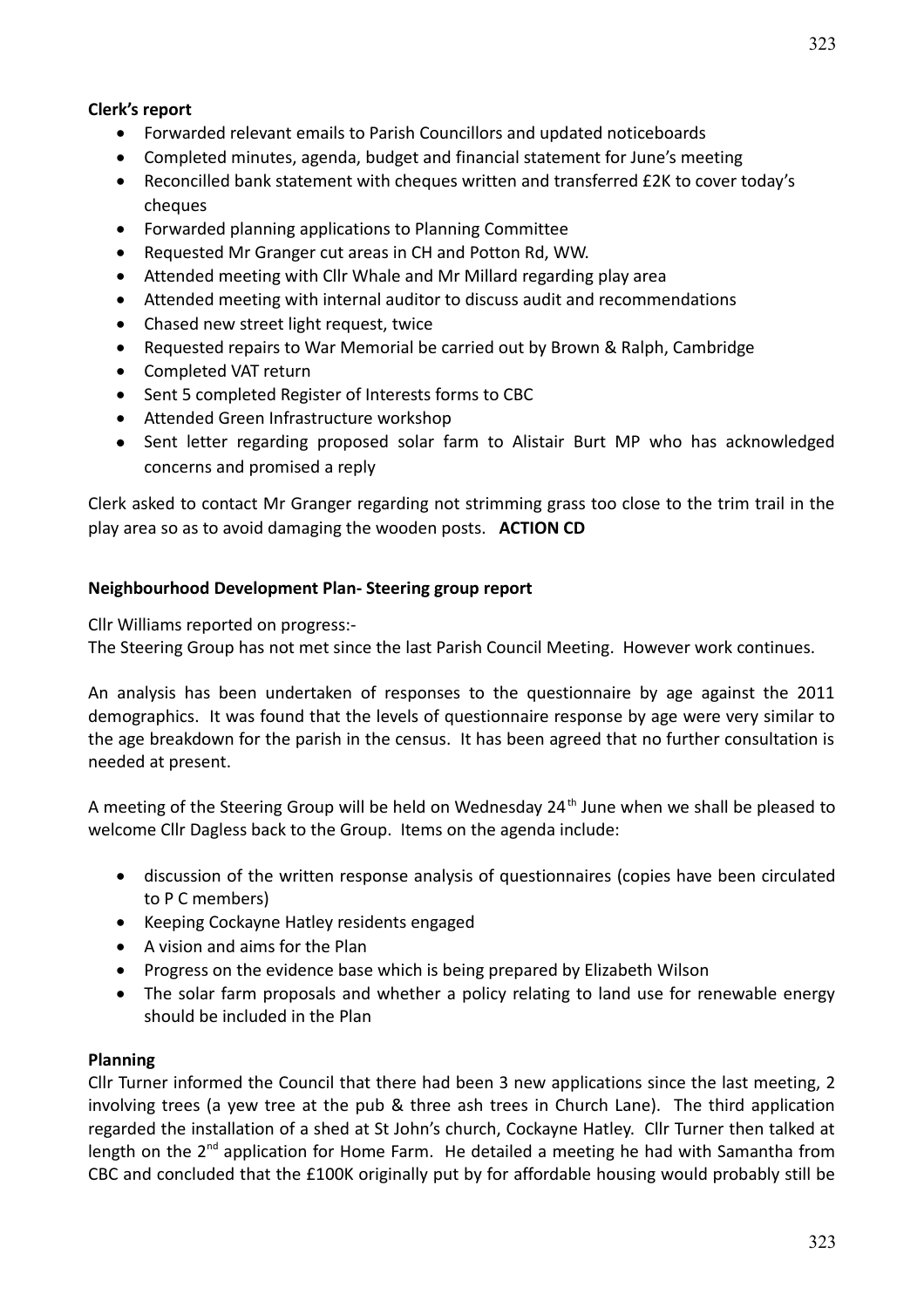324

available. The other £60K was less likely to materialise. He also talked about the flooding issues regarding the Home Farm Development. See appendix B

### **Finance**

Payments Approved - See appendix A. The Annual return for the year ending  $31<sup>st</sup>$  March has been approved and accepted by the Council.

## **Equality Issues**

No issues to report

#### **Correspondence**

- Village Link Grant Application Councillors agreed to award a grant of £150 to the Village Link and advised Martin Campbell, in his capacity as Treasurer for the Village Link, that if finances became an issue later on in the year that he should inform the Council.
- Full House Theatre Performance grant request after a discussion it was agreed that Cllr Dodgson would speak to the Goodwill Association regarding this request.
- Memorial Hall Grant request after careful consideration it was agreed that the Parish Council would award £1,635 to the Memorial Hall for their toilet upgrade project.
- Magazines and journals passed on to Councillors.

### **Parish Facilities**

- Defibrillator request it was decided that after the Goodwill Committee had sought consultation with a medical representative, it was not viable to have a defibrillator in the parish. Instead it was recommended that a CPR training course be offered instead.
- Repairs to War Memorial the clerk has requested this to be carried out by Brown and Ralph stonemasons of Cambridge. Andy Brown had informed the clerk that the repairs are to be carried out within the next 6 weeks. **ACTION CD**
- Installation of new street light in High Street, Wrestlingworth Clerk has chased this request with a response from Ben Callender at Central Beds Highways that there was no further progress to date! **ACTION CD**
- Use of Amenity Field after a lengthy discussion regarding a request from the landlord of the Chequers Public House it was decided that a letter (Chairman to draft) would be written to Dave Moore detailing the requirements for using the amenity field. Cllr Dodgson to arrange meeting with Mr Moore and the Chairman to discuss this. **ACTION ND/RB**
- Bus shelters Chairman to get update from John Beal on progress **ACTION RB**
- Allotments discussed earlier in meeting see Chairmanship report above.
- Telephone box Clerk to check on condition/working-order of public phone box in Wrestlingworth **ACTION CD**

#### **Management Meeting**

The Chairman requested that a Management meeting be held in the near future to discuss portfolios. Chairman will send out invitation request**. ACTION RB**

#### **Date of Next Meeting**  $-24$ <sup>th</sup> August 2015

There being no further business, the meeting closed at 9.30pm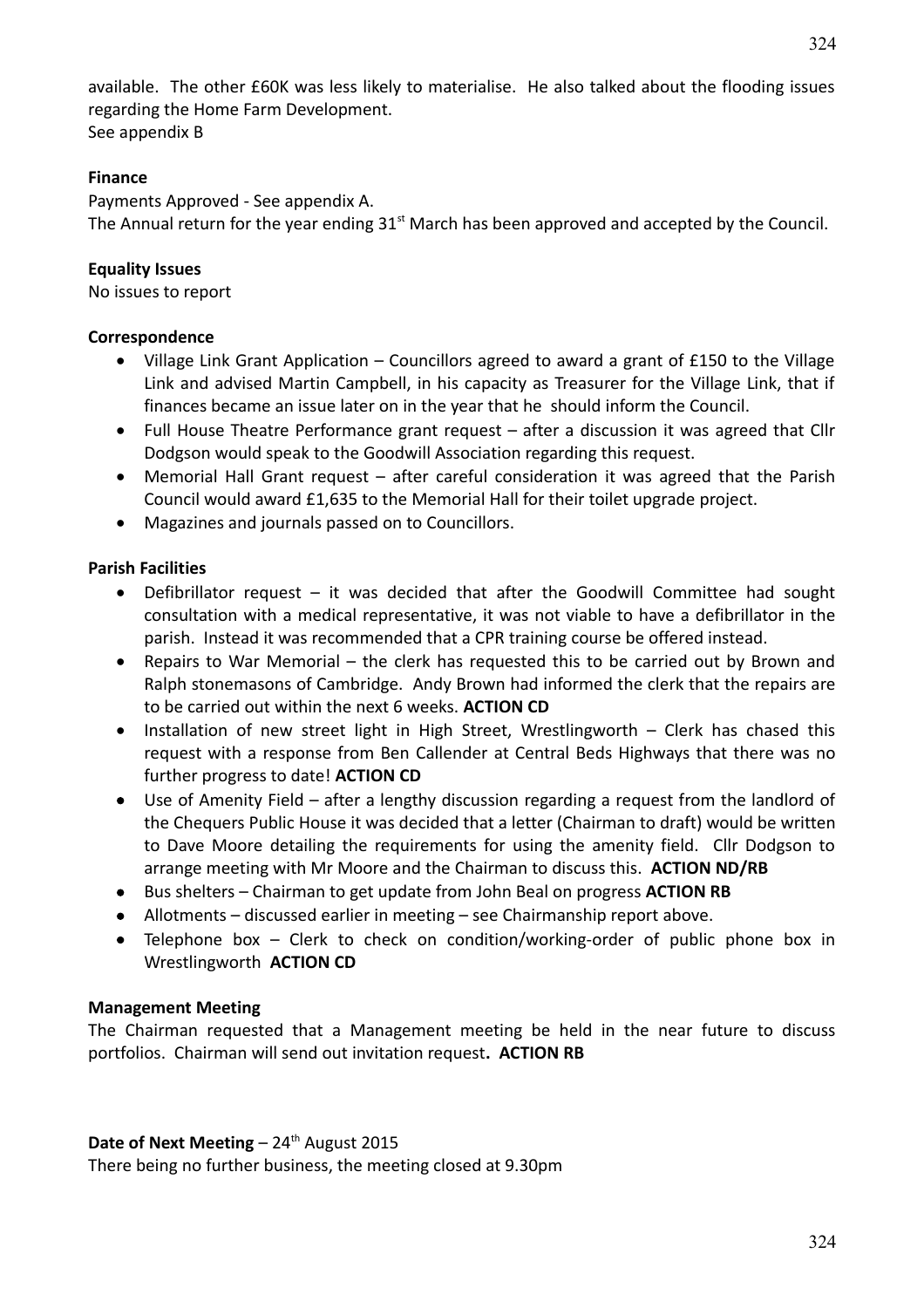# **Financial Report – June 2015**

| The following accounts are to be paid and I need to request the council's endorsement. |  |  |  |
|----------------------------------------------------------------------------------------|--|--|--|
|                                                                                        |  |  |  |

| June        | E-on D/Debit                              | 117.12       |
|-------------|-------------------------------------------|--------------|
| June        | Clerk's Salary D/Debit                    | 352.17       |
| June & July | Clerk's expenses                          | 32.85        |
| May & June  | D J Granger                               | 1,851.3<br>0 |
| May         | <b>VES Printing</b>                       | 22.80        |
| May         | <b>Hall Hire</b>                          | 18.00        |
| June        | CBC - election expenses                   | 64.50        |
| June        | Sandra Williams - GIP meeting             | 11.50        |
| April       | Knibbs Horticulture                       | 50.00        |
| May         | Playsafety Ltd - ROSPA report             | 114.00       |
| May         | Kevin Millard – repairs to play equipment | 75.53        |
| June        | <b>BDO LLP - External Auditors</b>        | 120.00       |
| June        | Clive Bird – repairs to play equipment    | 105.14       |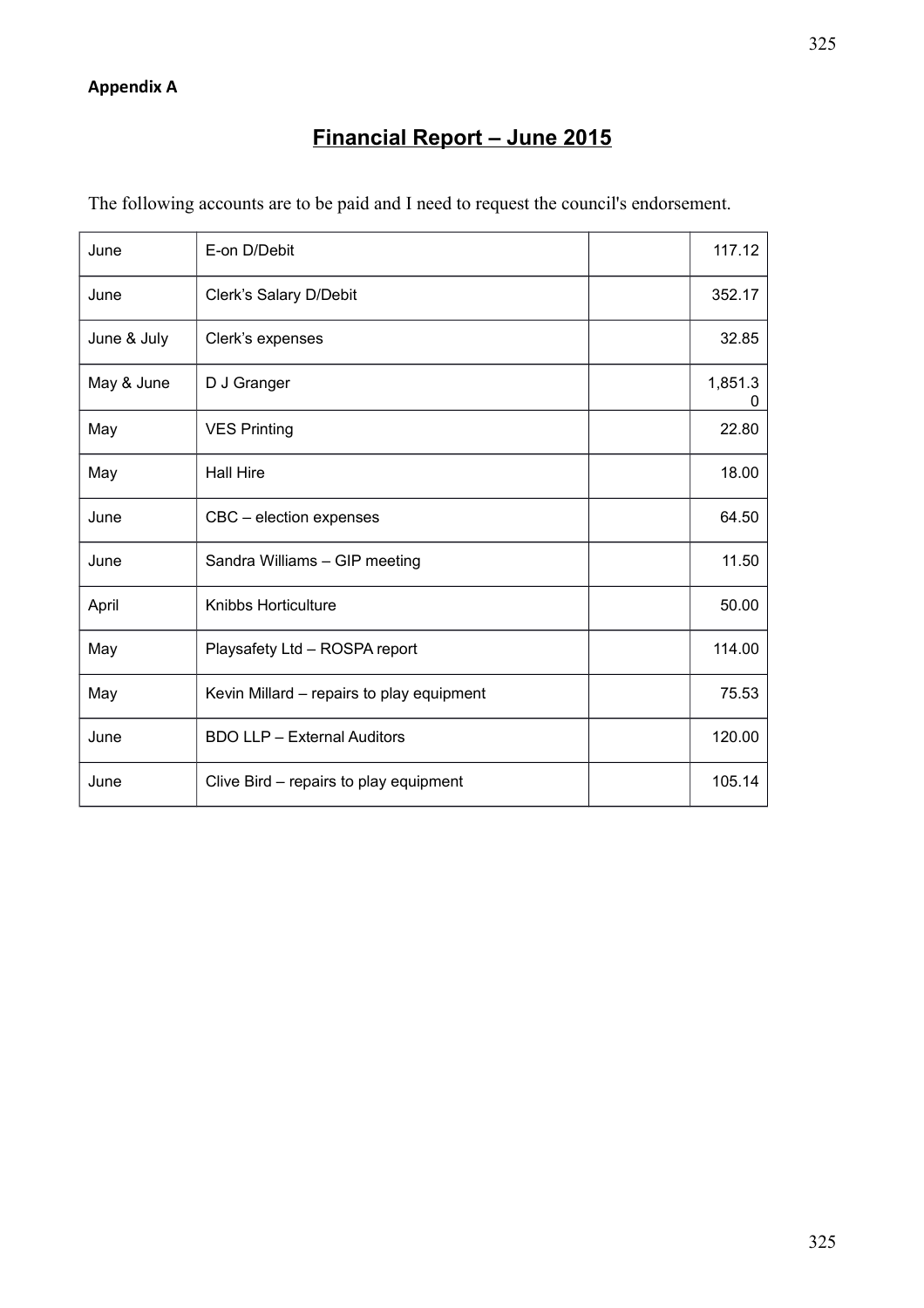**Appendix B**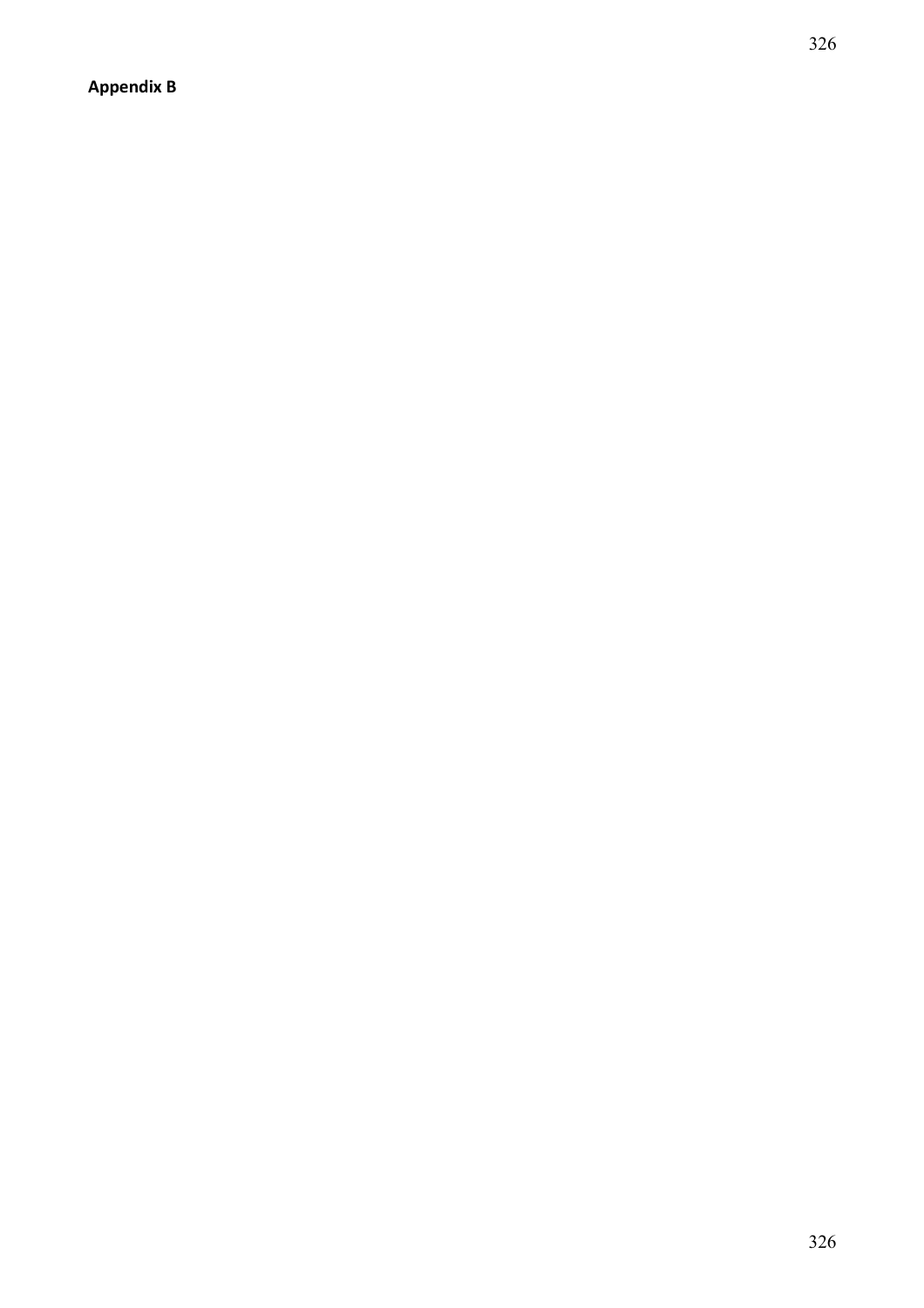## **Appendix C**

#### **Wrestlingworth and Cockayne & Hatley Parish Council 08/05/2015 – 19/06/2015 Long term trend**



Month



# **Crime Type Breakdown in last 12 months**

| . .<br><b>Financial Year</b>      |                |                          |   |          |          |   |   |          |    |          |   |                          | Apr May Jun Jul Aug Sep Oct Nov Dec Jan Feb Mar Total Avg |      |
|-----------------------------------|----------------|--------------------------|---|----------|----------|---|---|----------|----|----------|---|--------------------------|-----------------------------------------------------------|------|
| Current Financial Year: 2015/2016 |                |                          |   |          |          |   |   |          |    |          |   |                          | 3                                                         | 1.50 |
| Financial Year: 2014/2015         | 6              | 2                        |   |          | 0        | 0 |   |          |    |          |   | $\overline{\phantom{0}}$ | 17                                                        | 1.42 |
| Financial Year: 2013/2014         |                | ∍                        |   |          |          | 0 |   | 0        | 0  | 0        |   | 0                        | 11                                                        | 0.92 |
| Financial Year: 2012/2013         |                | 0                        |   |          | 0        |   | 0 |          | 0  | 3        | ი | $\overline{2}$           | 11                                                        | 0.92 |
| Financial Year: 2011/2012         | 3              |                          |   |          | 3        |   | 4 | 4        | 4  | ר        |   | $\Omega$                 | 30                                                        | 2.50 |
| Financial Year: 2010/2011         | $\overline{2}$ | 3                        | 3 |          | 0        | 3 |   | $\Omega$ | 0  |          |   |                          | 17                                                        | 1.42 |
| Financial Year: 2009/2010         | 3              | 0                        | フ |          |          | ר |   | 5        | ∍  | 6        |   | $\Omega$                 | 24                                                        | 2.00 |
| Financial Year: 2008/2009         | $\overline{2}$ | $\overline{\phantom{a}}$ |   |          |          | ำ | 3 |          |    | $\Omega$ |   |                          | 15                                                        | 1.25 |
| Financial Year: 2007/2008         | 2              | $\overline{4}$           |   |          | ገ        | 4 | 4 |          | 3  | 0        |   |                          | 23                                                        | 1.92 |
| Financial Year: 2006/2007         | $\overline{2}$ |                          |   | $\Omega$ | $\Omega$ |   |   |          | C. | $\Omega$ |   | 4                        | 14                                                        | 1.17 |
| Financial Year: 2005/2006         | $\Omega$       |                          |   |          |          | 3 |   | 0        | 4  |          |   | O                        | 18                                                        | 1.50 |

# **Long term trend for each offence**

# **Burglary dwelling**

| <b>Financial Year</b>             |   |          |          |          |          |          |   |          |          |          |          | Apr May Jun Jul Aug Sep Oct Nov Dec Jan Feb Mar Total Avg |      |
|-----------------------------------|---|----------|----------|----------|----------|----------|---|----------|----------|----------|----------|-----------------------------------------------------------|------|
| Current Financial Year: 2015/2016 | 2 | 0        |          |          |          |          |   |          |          |          |          |                                                           | 1.00 |
| Financial Year: 2014/2015         | 0 | 0        |          | 0        | 0        | 0        | ი |          | 0        | 0        | $\Omega$ |                                                           | 0.17 |
| Financial Year: 2013/2014         |   | 0        | 0        |          | o        | $\Omega$ | n | $\Omega$ | 0        | 0        | 0        |                                                           | 0.17 |
| Financial Year: 2012/2013         | 0 | $\Omega$ | $\Omega$ | $\Omega$ | $\Omega$ | $\Omega$ | n | $\Omega$ | 0        | 0        | $\Omega$ |                                                           |      |
| Financial Year: 2011/2012         |   | 0        | 0        | 0        | 0        | っ        |   |          | 0        |          | 0        | 6                                                         | 0.50 |
| Financial Year: 2010/2011         |   |          | ר        | $\Omega$ | $\Omega$ | $\Omega$ |   | $\Omega$ | $\Omega$ | $\Omega$ | $\Omega$ | 5                                                         | 0.42 |
| Financial Year: 2009/2010         | 0 | 0        |          |          | 0        | $\Omega$ |   | 3        | 0        | 0        | 0        | 5                                                         | 0.42 |
| Financial Year: 2008/2009         | 0 | 0        |          | $\Omega$ | 0        | $\Omega$ |   | 0        | 0        | 0        | $\Omega$ |                                                           | 0.17 |
| Financial Year: 2007/2008         | 0 | 0        | 0        | 0        | 0        |          | ი | 0        | 0        | 0        | 0        |                                                           | 0.08 |
| Financial Year: 2006/2007         | 0 | $\Omega$ | $\Omega$ | 0        | 0        | $\Omega$ | 0 | $\Omega$ | 0        | 0        | $\Omega$ |                                                           |      |
| Financial Year: 2005/2006         | 0 | 0        | 0        |          |          | 0        |   | $\Omega$ |          | 0        | $\Omega$ | 3                                                         | 0.25 |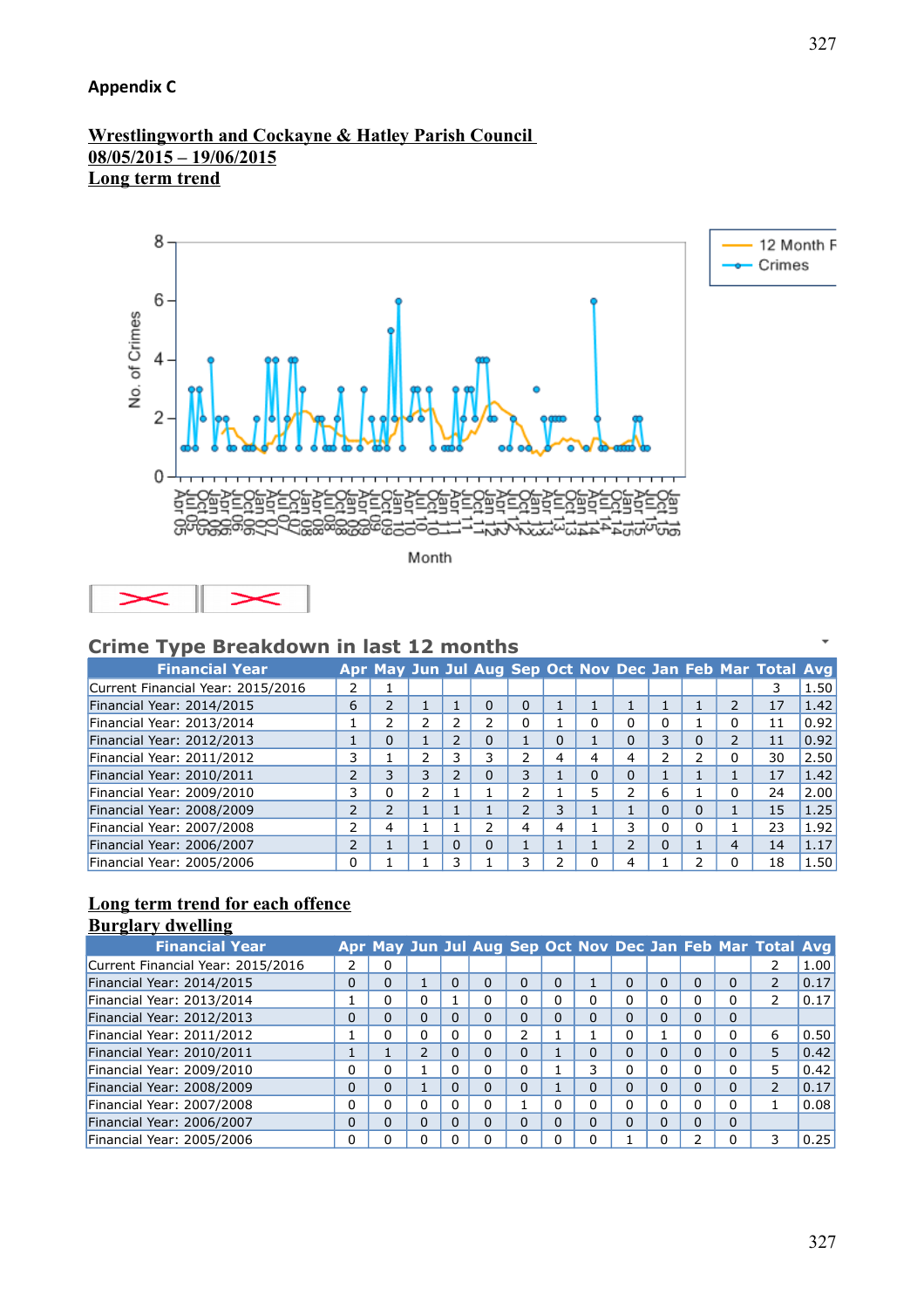# **Burglary other**

| <b>Financial Year</b>             |                |                          |          |          |                |          |          |   |          |          | Apr May Jun Jul Aug Sep Oct Nov Dec Jan Feb Mar Total Avg |      |
|-----------------------------------|----------------|--------------------------|----------|----------|----------------|----------|----------|---|----------|----------|-----------------------------------------------------------|------|
| Current Financial Year: 2015/2016 | 0              | 0                        |          |          |                |          |          |   |          |          |                                                           |      |
| Financial Year: 2014/2015         | 2              |                          | 0        | $\Omega$ | 0              | 0        | $\Omega$ | 0 | O        |          | 6                                                         | 0.50 |
| Financial Year: 2013/2014         | 0              | 0                        | 0        | 0        | U              | U        | $\Omega$ | 0 | 0        | $\Omega$ |                                                           |      |
| Financial Year: 2012/2013         | $\overline{0}$ | $\Omega$                 | $\Omega$ | $\Omega$ | 0              | 0        |          | 0 | 0        | $\Omega$ |                                                           | 0.08 |
| Financial Year: 2011/2012         | 0              | 0                        | 0        | 0        |                |          |          | 0 |          | 0        |                                                           | 0.25 |
| Financial Year: 2010/2011         | $\Omega$       | 0                        | $\Omega$ | $\Omega$ | 0              | 0        | $\Omega$ | 0 | $\Omega$ | $\Omega$ |                                                           | 0.08 |
| Financial Year: 2009/2010         |                | 0                        |          | 0        |                | 0        | 0        | 0 |          | 0        | 2                                                         | 0.17 |
| Financial Year: 2008/2009         |                | $\overline{\phantom{a}}$ | $\Omega$ |          | $\overline{2}$ | $\Omega$ |          |   | O        | $\Omega$ | 8                                                         | 0.67 |
| Financial Year: 2007/2008         |                | ∍                        | 0        | 0        | ว              | 0        | $\Omega$ | 0 | 0        | 0        | 5                                                         | 0.42 |
| Financial Year: 2006/2007         | 0              |                          | $\Omega$ | $\Omega$ | U              | $\Omega$ |          | 0 | $\Omega$ | $\Omega$ |                                                           | 0.17 |
| Financial Year: 2005/2006         | 0              |                          |          | 0        |                |          | 0        | 0 | $\Omega$ | 0        |                                                           | 0.42 |

# **Vehicle offences**

| <b>Financial Year</b>             |                |          |          |   |          |          |          |          |   |          |                | Apr May Jun Jul Aug Sep Oct Nov Dec Jan Feb Mar Total Avg |      |
|-----------------------------------|----------------|----------|----------|---|----------|----------|----------|----------|---|----------|----------------|-----------------------------------------------------------|------|
| Current Financial Year: 2015/2016 | 0              | 0        |          |   |          |          |          |          |   |          |                |                                                           |      |
| Financial Year: 2014/2015         |                |          | $\Omega$ |   | $\Omega$ | $\Omega$ |          | $\Omega$ | 0 |          | $\Omega$       | 5                                                         | 0.42 |
| Financial Year: 2013/2014         | 0              | 0        |          | O | $\Omega$ | 0        |          | 0        | 0 | O        | 0              | 3                                                         | 0.25 |
| Financial Year: 2012/2013         | 0              | $\Omega$ | 0        |   | 0        | 0        | 0        | $\Omega$ | 0 |          | 0              |                                                           | 0.08 |
| Financial Year: 2011/2012         |                | 0        | 0        |   |          | 0        |          | $\Omega$ |   | O        | 0              | 5                                                         | 0.42 |
| Financial Year: 2010/2011         | 0              |          | $\Omega$ |   | $\Omega$ |          | $\Omega$ | $\Omega$ | 0 | $\Omega$ | $\Omega$       | $\overline{\phantom{a}}$                                  | 0.17 |
| Financial Year: 2009/2010         |                | 0        |          |   |          | U        | 0        | $\Omega$ |   | 0        | 0              | 5                                                         | 0.42 |
| Financial Year: 2008/2009         | J.             | 0        | $\Omega$ |   | $\Omega$ | 0        |          | $\Omega$ | 0 | $\Omega$ | $\overline{0}$ |                                                           | 0.17 |
| Financial Year: 2007/2008         | 0              | 0        | 0        |   | 0        | U        |          | $\Omega$ | 0 | $\Omega$ | 0              |                                                           | 0.08 |
| Financial Year: 2006/2007         | $\overline{2}$ | 0        | $\Omega$ |   | $\Omega$ | 0        |          | $\Omega$ |   | $\Omega$ | $\Omega$       | 5                                                         | 0.42 |
| Financial Year: 2005/2006         | 0              | 0        | 0        |   |          |          |          | 0        | ∍ |          | 0              | 6                                                         | 0.50 |

# **Criminal damage**

| <b>Financial Year</b>             |          |          |              |          |          |   |          |          |              |          |              |          | Apr May Jun Jul Aug Sep Oct Nov Dec Jan Feb Mar Total Avg |      |
|-----------------------------------|----------|----------|--------------|----------|----------|---|----------|----------|--------------|----------|--------------|----------|-----------------------------------------------------------|------|
| Current Financial Year: 2015/2016 | 0        | 0        |              |          |          |   |          |          |              |          |              |          |                                                           |      |
| Financial Year: 2014/2015         | 0        | 0        | $\Omega$     | 0        | 0        | 0 | $\Omega$ | $\Omega$ | $\Omega$     | $\Omega$ | <sup>0</sup> | $\Omega$ |                                                           |      |
| Financial Year: 2013/2014         | 0        | 0        | 0            |          | C.       | O | 0        | $\Omega$ | 0            | 0        |              | 0        | 2                                                         | 0.17 |
| Financial Year: 2012/2013         | $\Omega$ | 0        | $\Omega$     |          | 0        |   | 0        | $\Omega$ | 0            |          |              |          | 4                                                         | 0.33 |
| Financial Year: 2011/2012         |          |          |              |          |          | 0 | 0        |          |              | 0        |              | $\Omega$ | 9                                                         | 0.75 |
| Financial Year: 2010/2011         | $\Omega$ |          | $\Omega$     |          | 0        | 0 | $\Omega$ | $\Omega$ | 0            | $\Omega$ |              | $\Omega$ |                                                           | 0.08 |
| Financial Year: 2009/2010         |          | 0        | 0            |          | 0        | っ | 0        | $\Omega$ | $\mathbf{0}$ | ∍        |              | $\Omega$ | 5                                                         | 0.42 |
| Financial Year: 2008/2009         | 0        | 0        | $\Omega$     | $\Omega$ | 0        | 0 | 0        | $\Omega$ | $\Omega$     | 0        | 0            | $\Omega$ |                                                           |      |
| Financial Year: 2007/2008         |          | C.       | <sup>0</sup> |          | 0        |   | 0        | $\Omega$ | $\Omega$     | $\Omega$ |              | $\Omega$ | 4                                                         | 0.33 |
| Financial Year: 2006/2007         | $\Omega$ | $\Omega$ | <sup>0</sup> | $\Omega$ | $\Omega$ | 0 | $\Omega$ | $\Omega$ |              | $\Omega$ |              |          | $\overline{\phantom{a}}$                                  | 0.17 |
| Financial Year: 2005/2006         | $\Omega$ | 0        |              |          | 0        | U |          | $\Omega$ | O            | U        |              | $\Omega$ |                                                           | 0.08 |

# **Theft of motor vehicle**

| <b>Financial Year</b>             |          |          |          |   |   |          |   |          |   |   |   |          | Apr May Jun Jul Aug Sep Oct Nov Dec Jan Feb Mar Total Avg |      |
|-----------------------------------|----------|----------|----------|---|---|----------|---|----------|---|---|---|----------|-----------------------------------------------------------|------|
| Current Financial Year: 2015/2016 | 0        | 0        |          |   |   |          |   |          |   |   |   |          |                                                           |      |
| Financial Year: 2014/2015         | 0        | 0        | 0        | 0 | 0 | $\Omega$ |   | $\Omega$ | 0 | O | n | $\Omega$ |                                                           | 0.08 |
| Financial Year: 2013/2014         | $\Omega$ | 0        | 0        |   | 0 | 0        | ი | 0        | 0 | O |   | 0        |                                                           |      |
| Financial Year: 2012/2013         | $\Omega$ | $\Omega$ | $\Omega$ |   | 0 | $\Omega$ | 0 | $\Omega$ | 0 | 0 |   | $\Omega$ |                                                           |      |
| Financial Year: 2011/2012         | 0        | 0        | 0        |   | 0 | 0        | 0 | 0        | 0 | 0 |   | 0        |                                                           | 0.08 |
| Financial Year: 2010/2011         | $\Omega$ | 0        | $\Omega$ | 0 | 0 | $\Omega$ | 0 | 0        | 0 | 0 | 0 | 0        |                                                           |      |
| Financial Year: 2009/2010         | 0        | 0        |          | 0 | 0 | 0        | 0 | 0        |   | O |   | 0        |                                                           | 0.08 |
| Financial Year: 2008/2009         | $\Omega$ | 0        | $\Omega$ | 0 | 0 | $\Omega$ |   | $\Omega$ | 0 | 0 | n | $\Omega$ |                                                           | 0.08 |
| Financial Year: 2007/2008         | $\Omega$ | 0        | 0        |   | 0 | 0        | 0 | $\Omega$ | 0 | 0 |   | 0        |                                                           |      |
| Financial Year: 2006/2007         | $\Omega$ | $\Omega$ | $\Omega$ | 0 | 0 | $\Omega$ | 0 | $\Omega$ |   | 0 |   | $\Omega$ | $\overline{z}$                                            | 0.17 |
| Financial Year: 2005/2006         | $\Omega$ | 0        |          |   |   | U        |   | 0        | 0 | 0 |   | 0        |                                                           | 0.08 |